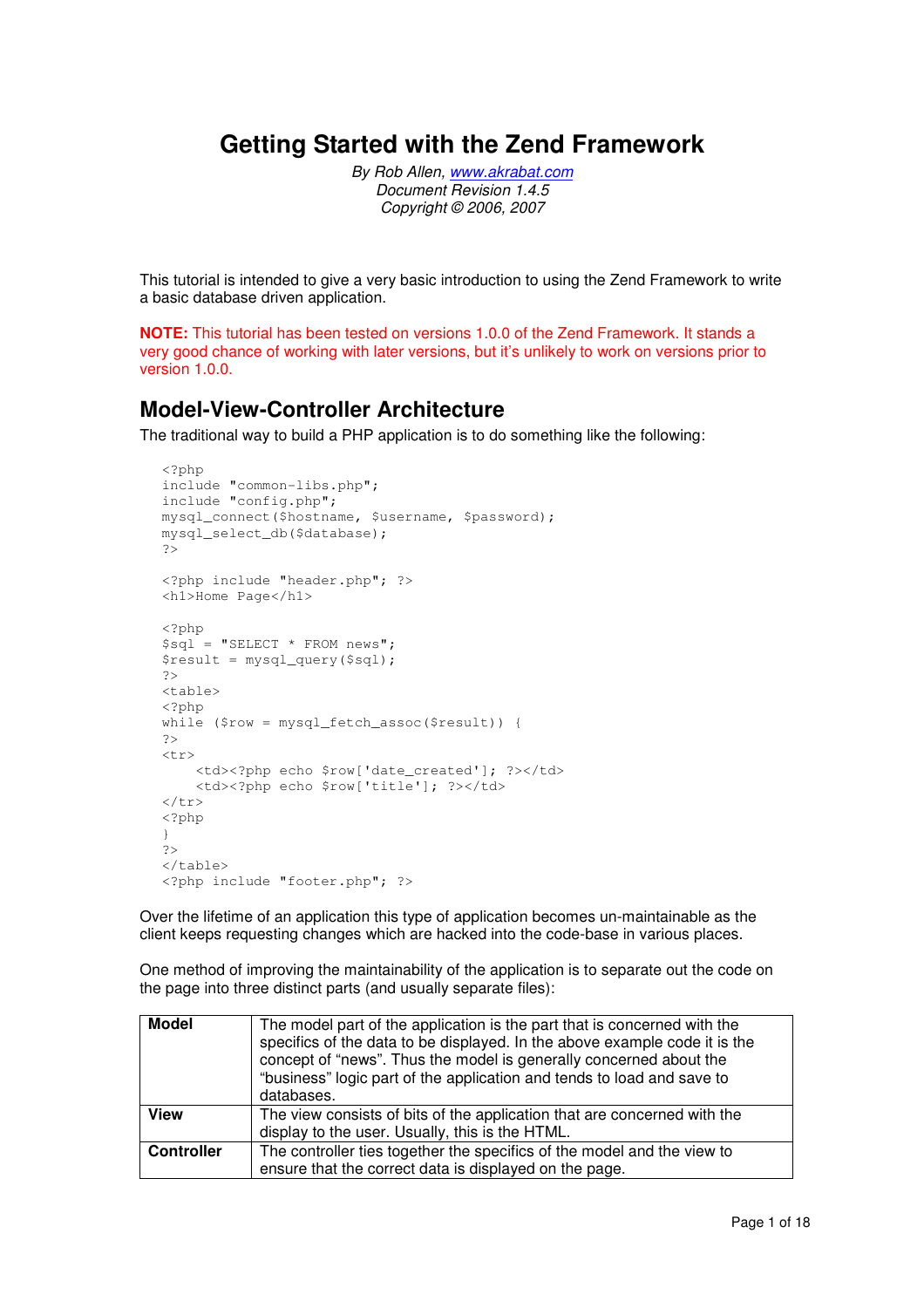The Zend Framework uses the Model-View-Controller (MVC) architecture. This is used to separate out the different parts of your application to make development and maintenance easier.

### **Requirements**

The Zend Framework has the following requirements:

- PHP 5.1.4 (or higher)
- A web server supporting mod rewrite functionality.

### **Tutorial Assumptions**

I have assumed that you are running PHP 5.1.4 or higher with the Apache web server. Your Apache installation must have the mod\_rewrite extension installed and configured.

You must also ensure that Apache is configured to support .htaccess files. This is usually done by changing the setting:

AllowOverride None

AllowOverride All

to

in your httpd.conf file. Check with your distribution's documentation for exact details. You will not be able to navigate to any page other than the home page in this tutorial if you have not configured mod\_rewrite and .htacess usage correctly.

# **Getting the Framework**

The Zend Framework can be downloaded from http://framework.zend.com/download in either .zip or .tar.gz format.

# **Directory Structure**

Whilst the Zend Framework doesn't mandate a directory structure, the manual recommends a common directory structure. This structure assumes that you have complete control over your Apache configuration, however we want to make life a little easier, so will use a modification.

Start by creating a directory in the web server's root directory called  $zf-tutorial$ . This means that the URL to get to the application will be  $http://localhost/zf-tutorial.$ 

Create the following subdirectories to hold the application's files:

```
zf-tutorial/ 
      /application 
              /controllers 
              /models 
              /views 
                       /filters 
                       /helpers 
                       /scripts 
      /library 
      /public 
              /images 
              /scripts 
              /styles
```
As you can see, we have separate directories for the model, view and controller files of our application. Supporting images, scripts and CSS files are stored in separate folders under the public directory. The downloaded Zend Framework files will be placed in the library folder. If we need to use any other libraries, they can also be placed here.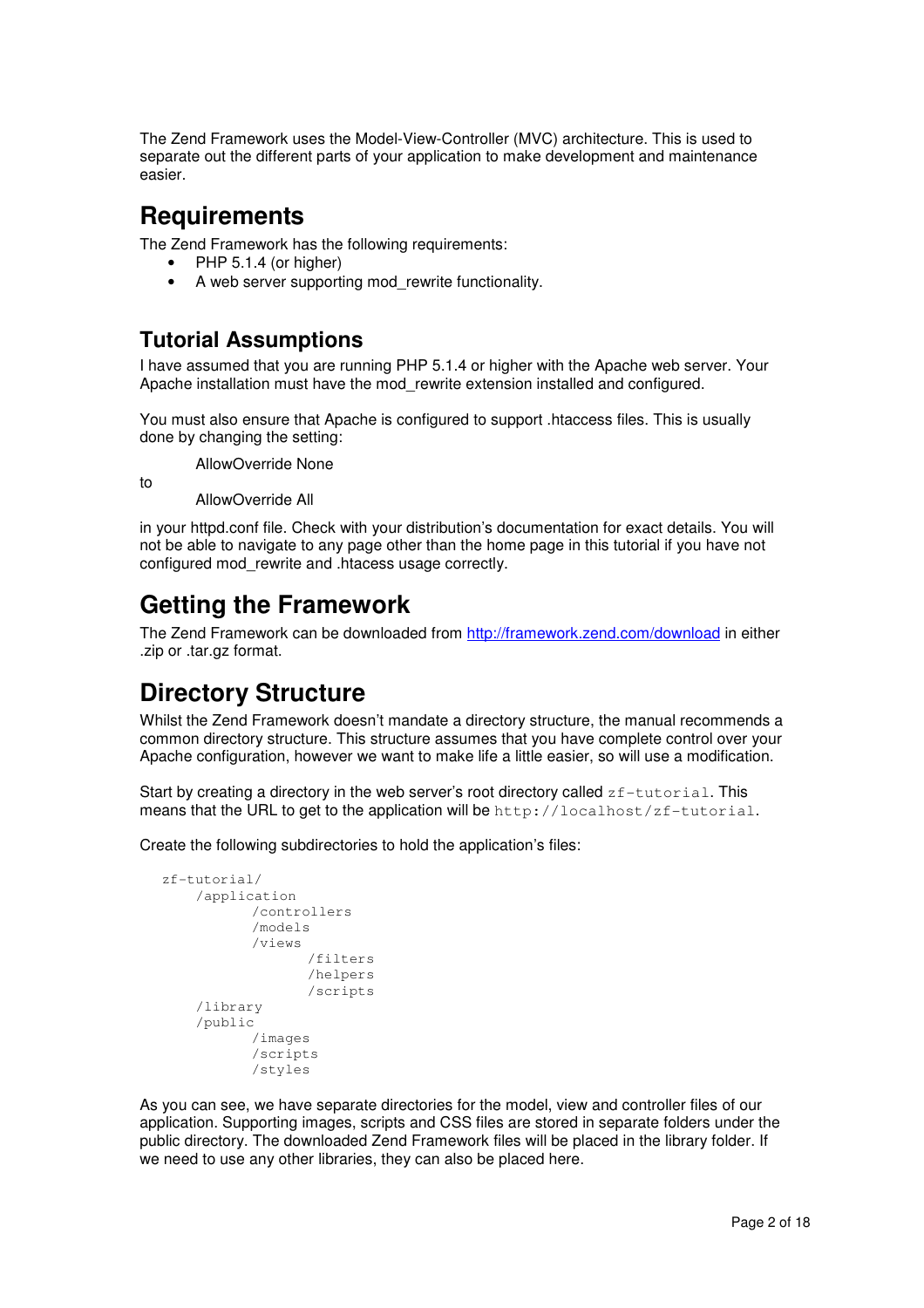Extract the downloaded archive file, ZendFramework-1.0.0.zip in my case, to a temporary directory. All the files in the archive are placed into a subdirectory called  $\text{ZendFramework}$ 1.0.0. Copy the contents of the subdirectory library/Zend into zftutorial/library/. Your zf-tutorial/library should now contain a sub-directory called Zend.

# **Bootstrapping**

The Zend Framework's controller, Zend\_Controller is designed to support websites with clean urls. To achieve this, all requests need to go through a single index.php file, known as the bootstrapper. This provides us with a central point for all pages of the application and ensures that the environment is set up correctly for running the application. We achieve this using an .htaccess file in the zf-tutorial root directory:

#### **zf-tutorial/.htaccess**

```
RewriteEngine on 
RewriteRule .* index.php 
php_flag magic_quotes_gpc off 
php_flag register_globals off
```
The RewriteRule is very simple and can be interpreted as "for any url, use index.php instead".

We also set a couple of PHP ini settings for security and sanity. These should already be set correctly, but we want to make sure! Note that the php\_flag settings in .htaccess only work if you are using mod php. If you use CGI/FastCGI, then you need the make sure that your php.ini is correct.

However, requests for images, JavaScript files and CSS files should not be redirected to our bootstrapper. By keeping all these files within the  $\text{public}$  subdirectory, we can easily configure Apache to serve these files directly with another .htaccess file in zf-tutorial/public:

#### **zf-tutorial/public/.htaccess**

RewriteEngine off

Whilst not strictly necessary with out current rewrite rules, we can add a couple more .htaccess files to ensure that our application and library directories are protected:

#### **zf-tutorial/application/.htaccess**

deny from all

#### **zf-tutorial/library/.htaccess**

deny from all

Note that for .htaccess files be used by Apache, the configuration directive AllowOverride must be set to All within your httpd.conf file. The idea presented here of using multiple .htaccess files is from Jayson Minard's article "Blueprint for PHP Applications: Bootstrapping (Part 2) ". I recommend reading both articles.

### **The Bootstrap File: index.php**

zf-tutorial/index.php is our bootstrap file and we will start with the following code:

#### **zf-tutorial/index.php**

```
<?php 
error_reporting(E_ALL|E_STRICT);
date_default_timezone_set('Europe/London'); 
set include path('.' . PATH_SEPARATOR . './library'
      . PATH_SEPARATOR . './application/models/'
```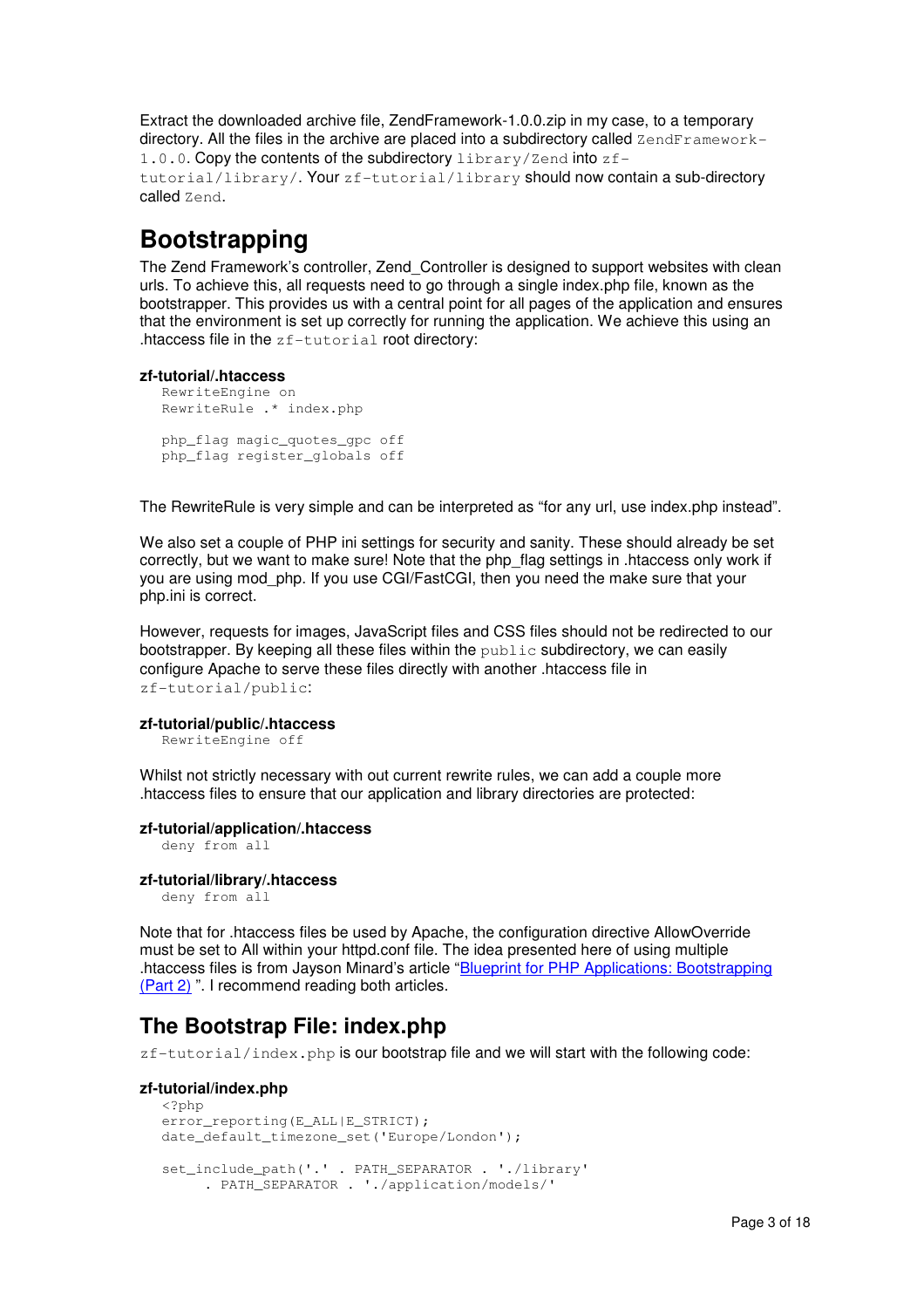```
 . PATH_SEPARATOR . get_include_path()); 
include "Zend/Loader.php"; 
Zend Loader::loadClass('Zend Controller Front');
// setup controller 
$frontController = Zend_Controller_Front::getInstance(); 
$frontController->throwExceptions(true); 
$frontController->setControllerDirectory('./application/controllers'); 
// run! 
$frontController->dispatch();
```
Note that we do not put in the  $\gg$  at the end of the file as it is not needed and leaving it out can prevent some hard-to-debug errors when redirecting via the  $he$   $\alpha$ eader () function if additional whitespace occurs after the ?>.

Let's go through this file.

```
error_reporting(E_ALL|E_STRICT);
date_default_timezone_set('Europe/London');
```
These lines ensure that we will see any errors that we make (assuming you have the php.ini setting display errors set to on). We also set up our current time zone as required by PHP 5.1+. Obviously, you should choose your own time zone.

```
set_include_path('.' . PATH_SEPARATOR . './library'
 . PATH_SEPARATOR . './application/models/' 
 . PATH_SEPARATOR . get_include_path()); 
include "Zend/Loader.php";
```
The Zend Framework is designed such that its files must be on the include path. We also place our models directory on the include path so that we can easily load our model classes later. To kick off we have to include the file Zend/Loader.php to gives us access to the Zend\_Loader class which has the required static functions to enable us to load any other Zend Framework class

```
Zend_Loader::loadClass('Zend_Controller_Front');
```
Zend Loader:: loadClass loads the named class. This is achieved by converting the underscores in the class name to path separators and then adding .php to the end. Thus the class Zend\_Controller\_Front will be loaded from the file Zend/Controller/Front.php. If you follow the same naming convention for your own library classes, then you can utilise Zend\_Loader::loadClass() to load them too. The first class we need, is the front controller.

The front controller uses a router class to map the requested URL to the correct PHP function to be used for displaying the page. In order for the router to operate, it needs to work out which part of the URL is the path to our  $index.$  php so that it can look at the URI elements after that point. This is done by the Request object. It does a pretty good job of auto-detecting the correct base URL, but if it doesn't work for your set up, then you can override it using the function \$frontController->setBaseUrl().

We need to configure the front controller so that it knows which directory to find our controllers.

```
$frontController = Zend_Controller_Front::getInstance(); 
$frontController->setControllerDirectory('./application/controllers'); 
$frontController->throwExceptions(true);
```
As this is a tutorial and we are running on a test system, I've decided to instruct the front controller to throw all exceptions that occur. By default, the front controller will catch them for us and store them in the exceptions property of the "Response" object that it creates. The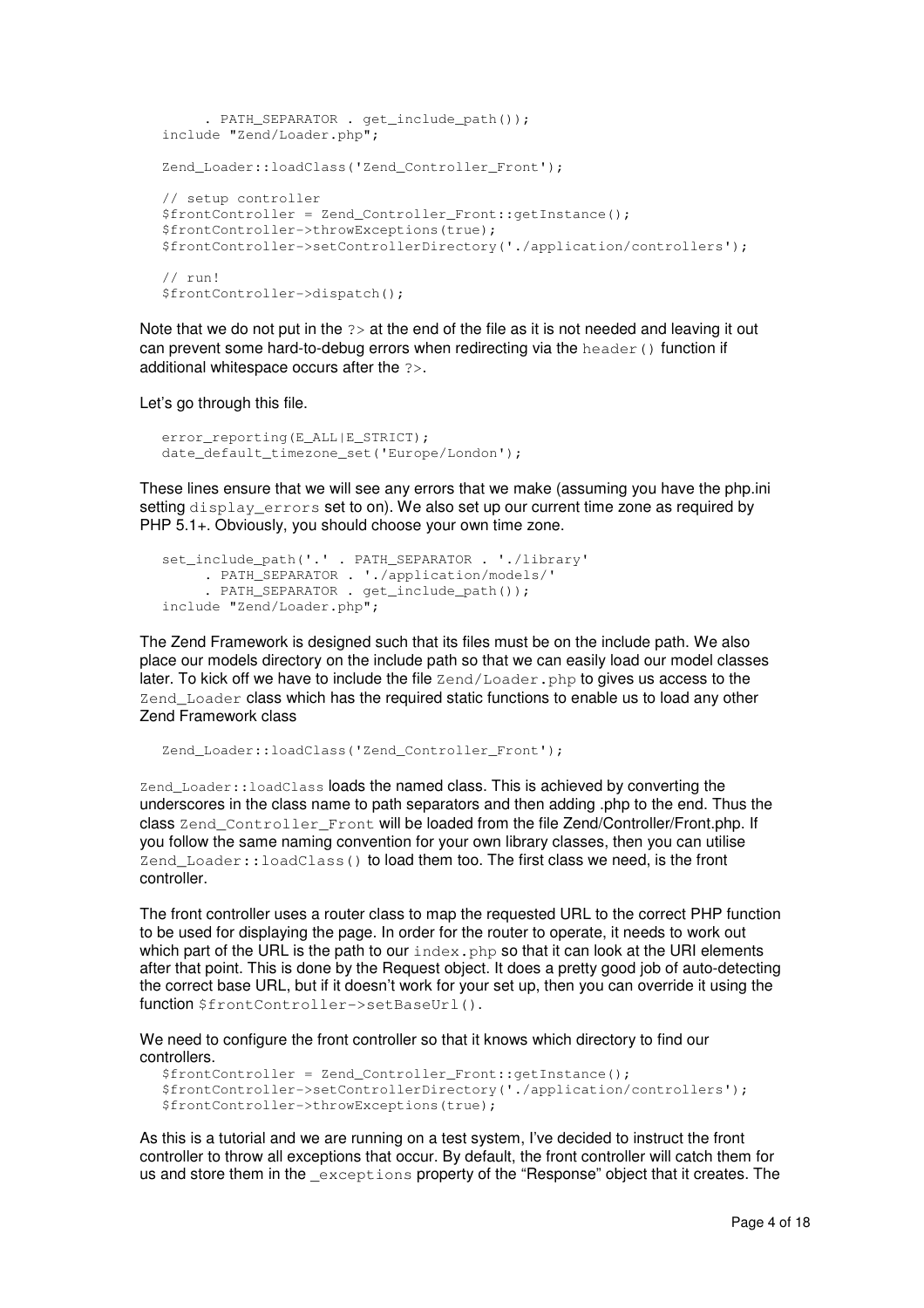response object holds all information about the response to the requested URL. This includes HTTP header, page content and exceptions. The front controller will automatically send the headers and display the page content just before it completes its work

This can be quite confusing for people new to the Zend Framework, so it is easier to just rethrow so that the exceptions are easily visible. Of course, on a production server, you shouldn't be displaying errors to the user anyway!

Finally we get to the heart of the matter and we run our application:

```
1/\text{run}$frontController->dispatch();
```
If you go to http://localhost/zf-tutorial/ to test, you should see a fatal error similar to:

**Fatal error:** Uncaught exception 'Zend\_Controller\_Dispatcher\_Exception' with message 'Invalid controller specified (index)' in…

This is telling us that we haven't set up our application yet. Before we can do so, we had better discuss what we are going to build, so let's do that next.

# **The Website**

We are going to build a very simple inventory system to display our CD collection. The main page will list our collection and allow us to add, edit and delete CDs. We are going to store our list in a database with a schema like this:

| Fieldname | vpe          | Null? | <b>Notes</b>               |
|-----------|--------------|-------|----------------------------|
| id        | Integer      | No    | Primary key, Autoincrement |
| artist    | Varchar(100) | No    |                            |
| title     | Varchar(100) | No    |                            |

### **Required Pages**

The following pages will be required.

| Home page     | This will display the list of albums and provide links to edit and delete |  |  |
|---------------|---------------------------------------------------------------------------|--|--|
|               | them. Also, a link to enable adding new albums will be provided.          |  |  |
| Add New Album | This page will provide a form for adding a new album                      |  |  |
| Edit Album    | This page will provide a form for editing an album                        |  |  |
| Delete Album  | This page will confirm that we want to delete an album and then           |  |  |
|               | delete it.                                                                |  |  |

# **Organising the Pages**

Before we set up our files, it's important to understand how the framework expects the pages to be organised. Each page of the application is known as an "action" and actions are grouped into "controllers". E.g. for a URL of the format  $http://localhost/zf$ tutorial/news/view, the controller is news and the action is view. This is to allow for grouping of related actions. For instance, a news controller might have actions of current, archived and view. The Zend Framework's MVC system also supports modules for grouping controllers together, but this application isn't big enough to bother with them!

The Zend Framework's controller reserves a special action called index as a default action. That is, for a url such as http://localhost/zf-tutorial/news/ the index action within the news controller will be executed. The Zend Framework's controller also reserves a default controller name should none be supplied. It should come as no surprise that this is also called index. Thus the url  $http://localhost/zf-tutorial/$  will cause the index action in the index controller to be executed.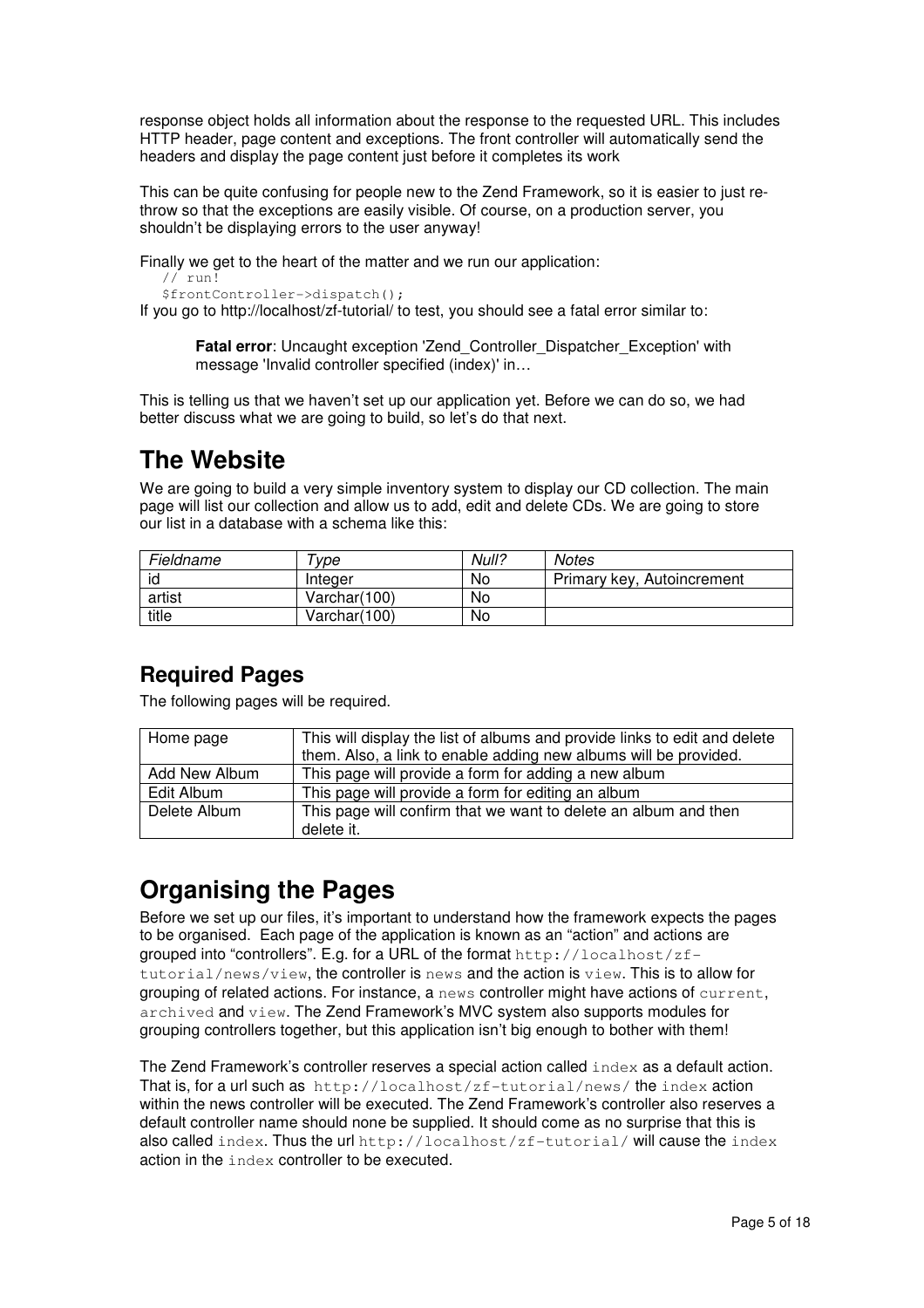As this is a simple tutorial, we are not going to be bothered with "complicated" things like logging in! That can wait for a separate tutorial…

As we have four pages that all apply to albums, we will group them in a single controller as four actions. We shall use the default controller and the four actions will be:

| Page          | Controller | Action |
|---------------|------------|--------|
| Home page     | Index      | Index  |
| Add New Album | Index      | Add    |
| Edit Album    | Index      | Edit   |
| Delete Album  | Index      | Delete |

Nice and simple!

# **Setting up the Controller**

We are now ready to set up our controller. In the Zend Framework, the controller is a class that must be called {Controller name}Controller. Note that {Controller name} must start with a capital letter. This class must live in a file called {Controller name}Controller.php within the specified controllers directory. Again {Controller name} must start with a capital letter and every other letter must be lowercase. Each action is a public function within the controller class that must be named {action name}Action. In this case {action name} should start with a lower case letter.

Thus our controller class is called IndexController which is defined in zf-tutorial/application/controllers/IndexController.php:

#### **zf-tutorial/application/controllers/IndexController.php**

```
<?php 
class IndexController extends Zend_Controller_Action 
{ 
      function indexAction() 
       { 
       } 
      function addAction() 
\left\{\begin{array}{ccc} \end{array}\right. } 
      function editAction() 
       { 
       } 
      function deleteAction() 
       { 
 } 
}
```
We have now set up the four actions that we want to use. They won't work yet until we set up the views.

The URLs for each action are:

| URL                                       | Action                          |
|-------------------------------------------|---------------------------------|
| http://localhost/zf-tutorial/             | IndexController::indexAction()  |
| http://localhost/zf-tutorial/index/add    | IndexController::addAction()    |
| http://localhost/zf-tutorial/index/edit   | IndexController::editAction()   |
| http://localhost/zf-tutorial/index/delete | IndexController::deleteAction() |

We now have a working router and the actions are set up for each page of our application.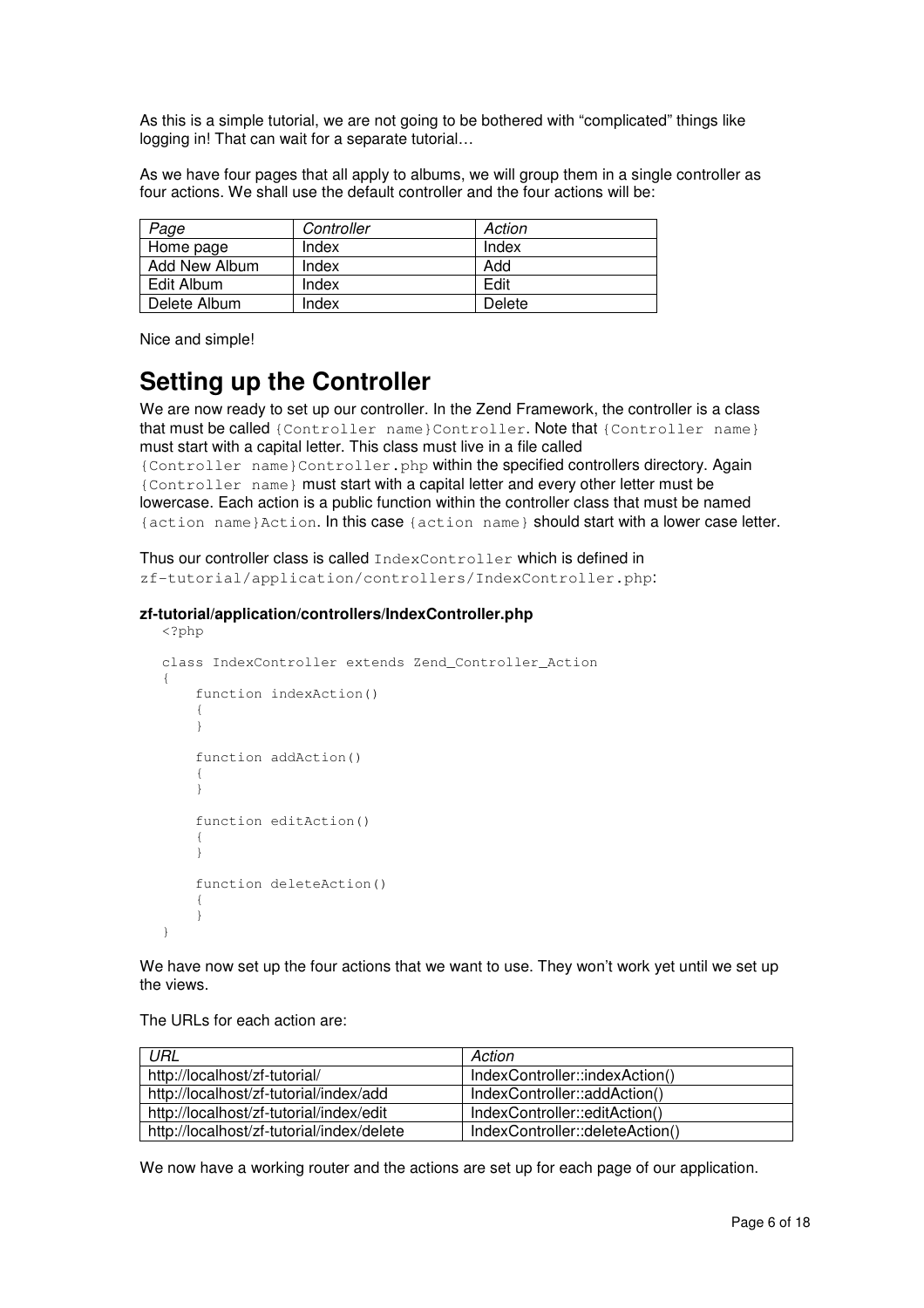It's time to build the view.

# **Setting up the View**

The Zend Framework's view component is called, somewhat unsurprisingly, Zend View. The view component will allow us to separate the code that displays the page from the code in the action functions.

```
The basic usage of Zend View is:
```

```
$view = new Zend_View();
$view->setScriptPath('/path/to/view_files'); 
echo $view->render('view.php');
```
It can very easily be seen that if we were to put this skeleton directly into each of our action functions we will be repeating very boring "structural" code that is of no interest to the action. We would rather do the initialisation of the view somewhere else and then access our already initialised view object within each action function.

The designers of the Zend Framework foresaw this type of problem the solution is built into an "action helper" for us. Zend\_Controller\_Action\_Helper\_ViewRenderer takes care of initialising a view property (\$this->view) for us to use and will render a view script too. For the rendering, it sets up the Zend\_View object to look in views/scripts/{controller name} for the view scripts to be rendered and will (by default, at least) render the script that is named after the action with the extension phtml. That is, the view script rendered is views/scripts/{controller name}/{action\_name}.phtml and the rendered contents are append it to the Response object's body. The response object is used to collate together all HTTP headers, body content and exceptions generated as a result of using the MVC system. The front controller then automatically sends the headers followed by the body content at the end of the dispatch.

To integrate the view into our application all we need to do is create some view files with test display code and add some action specific content into the controller actions.

The changes to the IndexController follow (changes in bold):

#### **zf-tutorial/application/controllers/IndexController.php**

```
<?php 
class IndexController extends Zend_Controller_Action 
{ 
     function indexAction() 
      { 
          $this->view->title = "My Albums"; 
     } 
     function addAction() 
      { 
          $this->view->title = "Add New Album"; 
 } 
     function editAction() 
      { 
          $this->view->title = "Edit Album"; 
      } 
     function deleteAction() 
      { 
          $this->view->title = "Delete Album"; 
      } 
}
```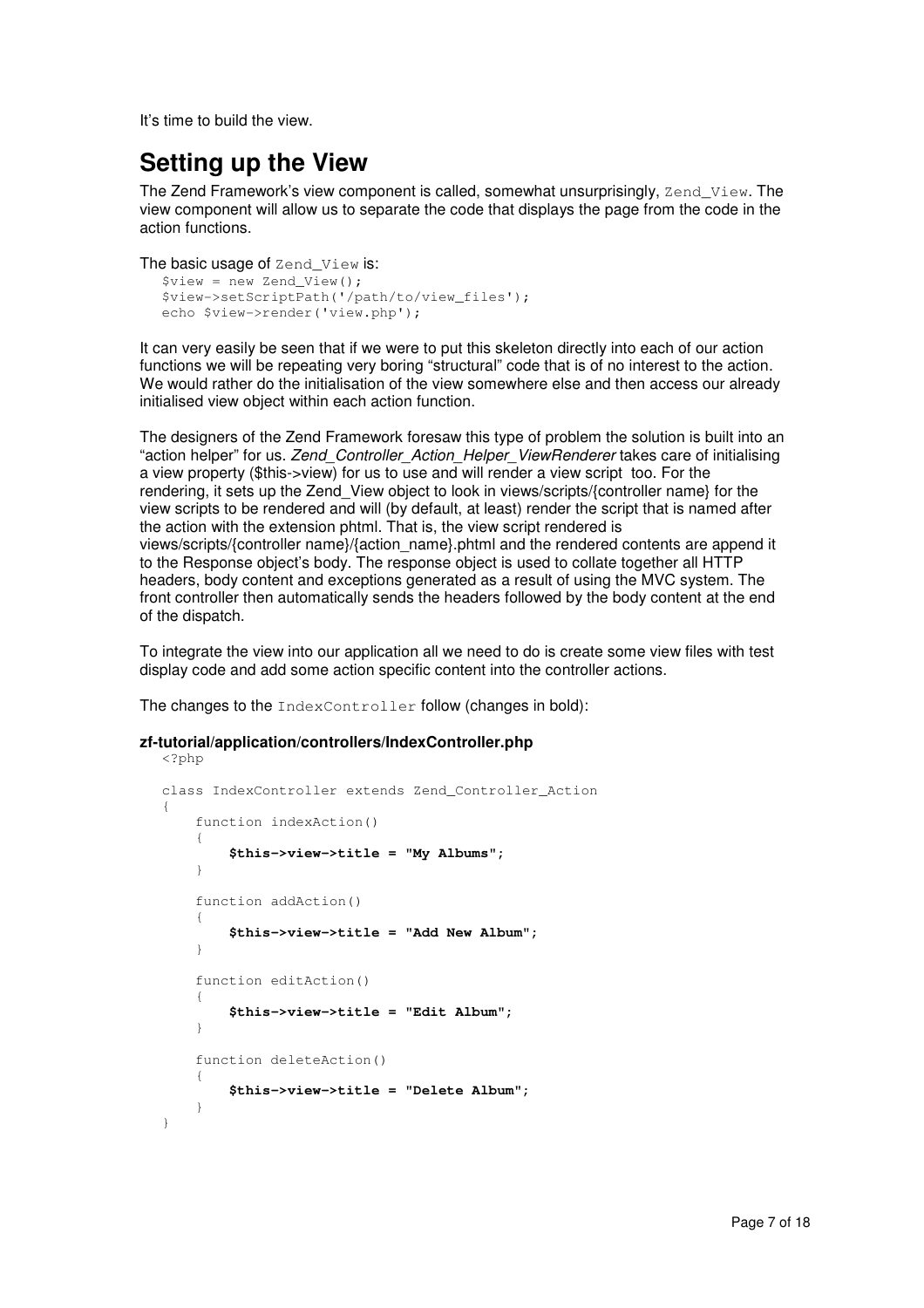In each function, we assign a title variable to the view property and that's it! Note though that the actual display doesn't happen at this point – it is done by the front controller right at the end of the dispatch process.

We now need to add four view files to our application. These files are known as templates and the render() method expects that each template file is named after its action and has the extension .phtml to show that it is a template file. The file must be in a subdirectory that is named after the controller, so the four files are:

#### **zf-tutorial/application/views/scripts/index/index.phtml**

```
<html> 
<head> 
     <title><?php echo $this->escape($this->title); ?></title> 
</head> 
<body> 
     <h1><?php echo $this->escape($this->title); ?></h1> 
</body> 
</html>
```
#### **zf-tutorial/application/views/scripts/index/add.phtml**

```
\left\langle \text{h} \text{+m} \right\rangle<head> 
      <title><?php echo $this->escape($this->title); ?></title> 
</head> 
<body> 
     -<br><h1><?php echo $this->escape($this->title); ?></h1>
</body> 
\frac{1}{2}
```
#### **zf-tutorial/application/views/scripts/index/edit.phtml**

```
<h+ml><head> 
     <title><?php echo $this->escape($this->title); ?></title> 
</head> 
<body> 
     <h1><?php echo $this->escape($this->title); ?></h1> 
</body> 
\langle/html>
```
#### **zf-tutorial/application/views/scripts/index/delete.phtml**

```
<html><head> 
    <title><?php echo $this->escape($this->title); ?></title>
</head> 
<body> 
     <h1><?php echo $this->escape($this->title); ?></h1> 
</body> 
</html>
```
Testing each controller/action by navigating the urls shown earlier should display the four titles in bold.

### **Common HTML code**

It very quickly becomes obvious that there is a lot of common HTML code in our views. We will factor out the html code that is common to two files: header.phtml and footer.phtml within the scripts directory. We can then use them to hold the "common" HTML and just reference from the view templates.

The new files are:

```
zf-tutorial/application/views/scripts/header.phtml 
<!DOCTYPE html PUBLIC "-//W3C//DTD XHTML 1.0 Transitional//EN" 
       "http://www.w3.org/TR/xhtml1/DTD/xhtml1-transitional.dtd">
```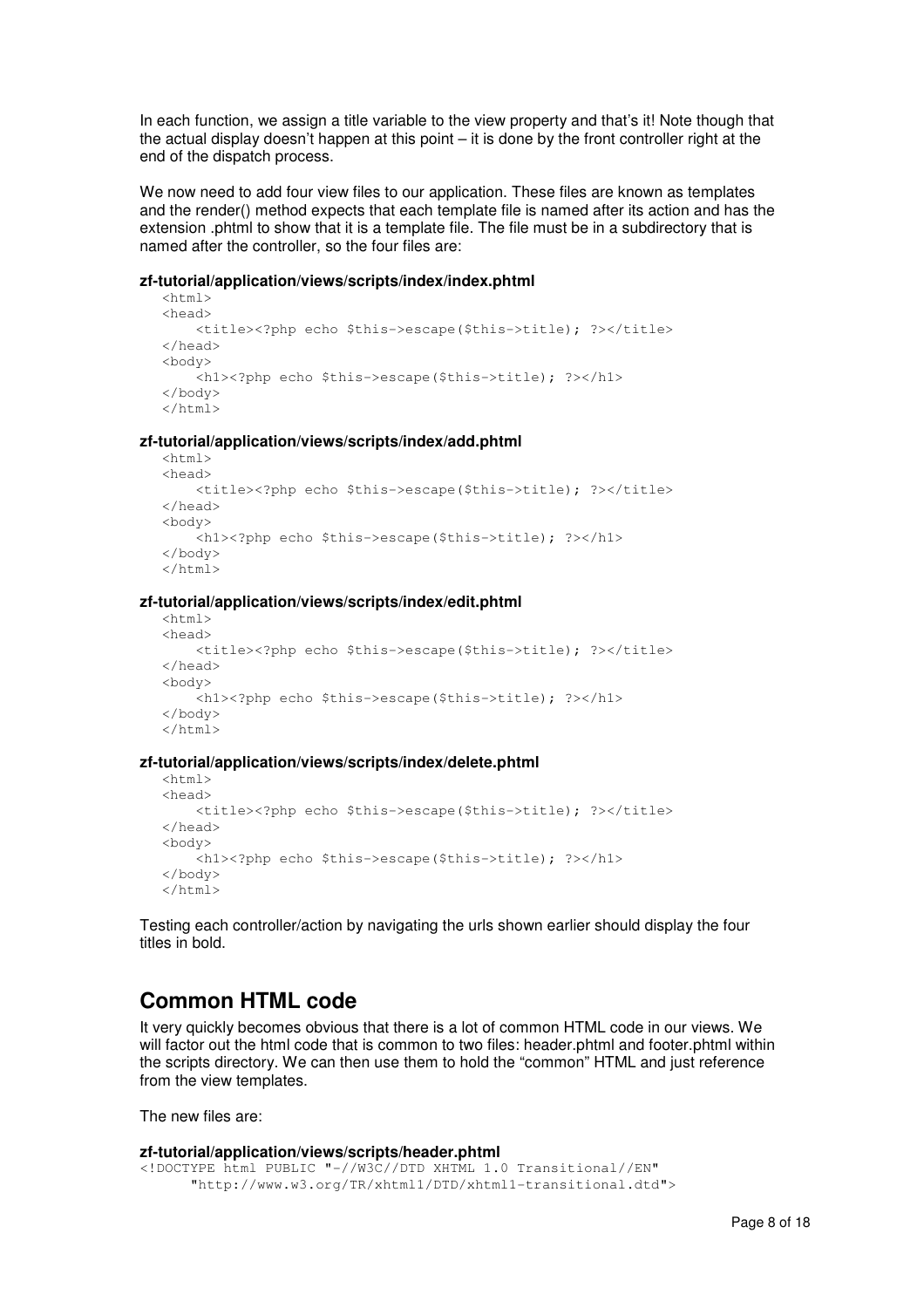```
<html xmlns="http://www.w3.org/1999/xhtml" xml:lang="en" lang="en"> 
<head> 
     <meta http-equiv="Content-Type" content="text/html;charset=utf-8" /> 
      <title><?php echo $this->escape($this->title); ?></title>
</head> 
<body> 
<div id="content">
```
(Note that we have corrected the HTML so we are now actually compliant too!)

#### **zf-tutorial/application/views/scripts/footer.phtml**

 $\langle$ div> </body> </html>

Again, our views need changing:

#### **zf-tutorial/application/views/scripts/index/index.phtml**

```
<?php echo $this->render('header.phtml'); ?> 
<h1><?php echo $this->escape($this->title); ?></h1>
<?php echo $this->render('footer.phtml'); ?>
```
#### **zf-tutorial/application/views/scripts/index/add.phtml**

```
<?php echo $this->render('header.phtml'); ?> 
<h1><?php echo $this->escape($this->title); ?></h1>
<?php echo $this->render('footer.phtml'); ?>
```
#### **zf-tutorial/application/views/scripts/index/edit.phtml**

```
<?php echo $this->render('header.phtml'); ?> 
<h1><?php echo $this->escape($this->title); ?></h1>
<?php echo $this->render('footer.phtml'); ?>
```
#### **zf-tutorial/application/views/scripts/index/delete.phtml**

```
<?php echo $this->render('header.phtml'); ?> 
<h1><?php echo $this->escape($this->title); ?></h1>
<?php echo $this->render('footer.phtml'); ?>
```
### **Styling**

...

Even though this is just a tutorial, we'll need a CSS file to make our application look a little bit presentable! This causes a minor problem in that we don't actually know how to reference the CSS file because the URL doesn't point to the correct root directory. To solve this, we use the getBaseUrl() function that is part of the request and pass it to the view. This provides us with the bit of the URL that we don't know.

We use the IndexController::init() function for this code as init() is called by the constructor and so the property will be available in all actions.

#### **zf-tutorial/application/controllers/IndexController.php**

```
class IndexController extends Zend_Controller_Action 
{ 
     function init() 
     { 
          $this->view->baseUrl = $this->_request->getBaseUrl(); 
     } 
     function indexAction() 
     { 
...
```
We need to add the CSS file to the <head> section of the header.phtml: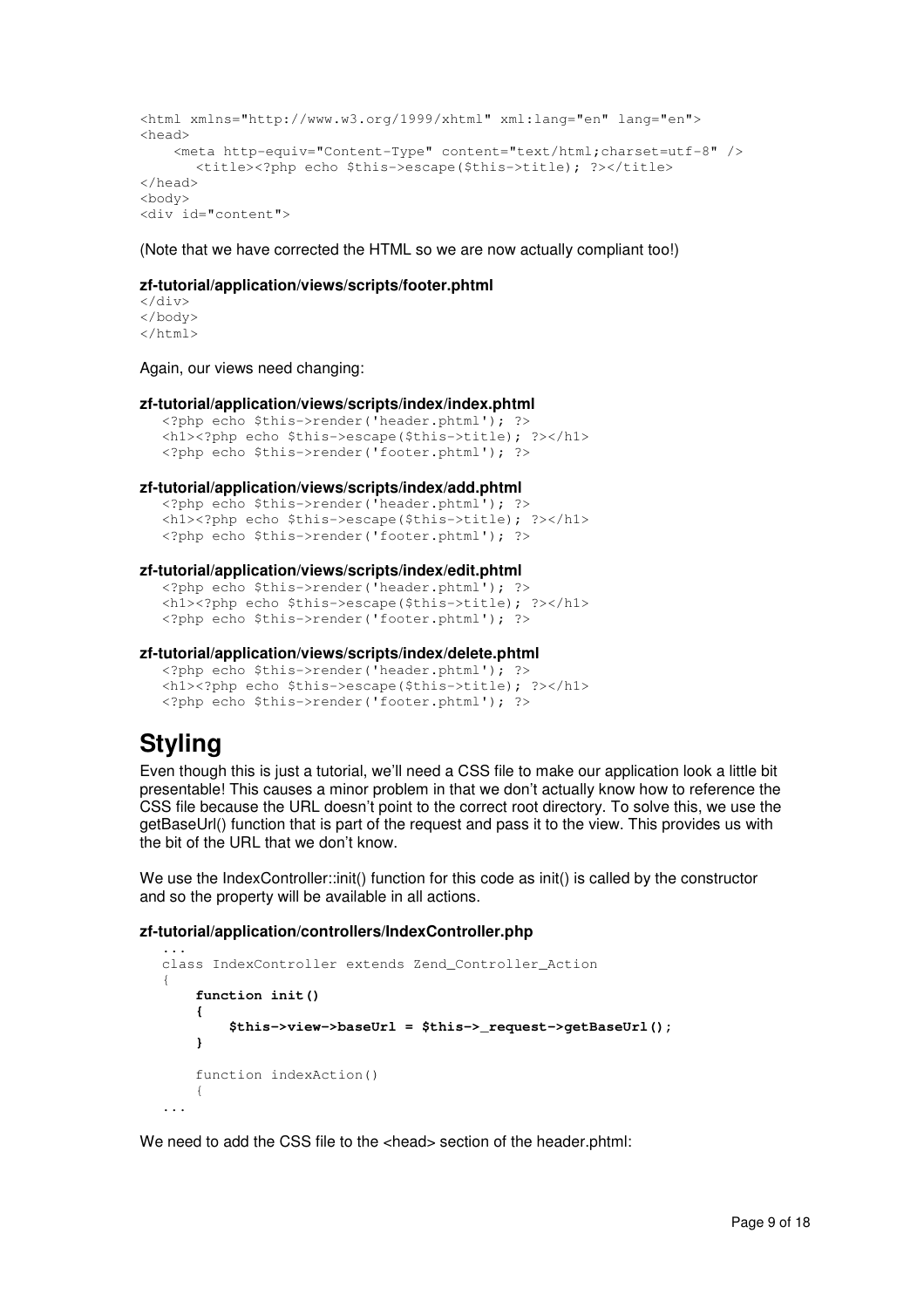#### **zf-tutorial/application/views/scripts/header.phtml**

```
... 
<head> 
     <meta http-equiv="Content-Type" content="text/html;charset=utf-8" /> 
     <title><?php echo $this->escape($this->title); ?></title> 
    <link rel="stylesheet" type="text/css" media="screen" 
              href="<?php echo $this->baseUrl;?>/public/styles/site.css" /> 
</head> 
...
```
Finally, we need some CSS styles:

#### **zf-tutorial/public/styles/site.css**

```
body,html { 
      font-size:100%; 
     margin: 0; 
     font-family: Verdana, Arial, Helvetica, sans-serif;
      color: #000; 
      background-color: #fff; 
} 
h1 { 
      font-size:1.4em; 
     color: #800000; 
     background-color: transparent; 
} 
#content { 
     width: 770px; 
     margin: 0 auto; 
} 
label { 
     width: 100px; 
     display: block; 
      float: left; 
} 
#formbutton { 
     margin-left: 100px; 
} 
a { 
      color: #800000; 
\lambda
```
This should make it look slightly prettier!

# **The Database**

Now that we have separated the control of the application from the displayed view, it is time to look at the model section of our application. Remember that the model is the part that deals with the application's core purpose (the so-called "business rules") and hence, in our case, deals with the database. We will make use of the Zend Framework class Zend Db Table which is used to find, insert, update and delete rows from a database table.

### **Configuration**

To use Zend\_Db\_Table, we need to tell it which database to use along with a username and password. As we would prefer not to hard-code this information into our application we will use a configuration file to hold this information.

The Zend Framework provides Zend\_Config to provide flexible object oriented access to configuration files. The configuration file can either an INI file or an XML file. We will use an INI file: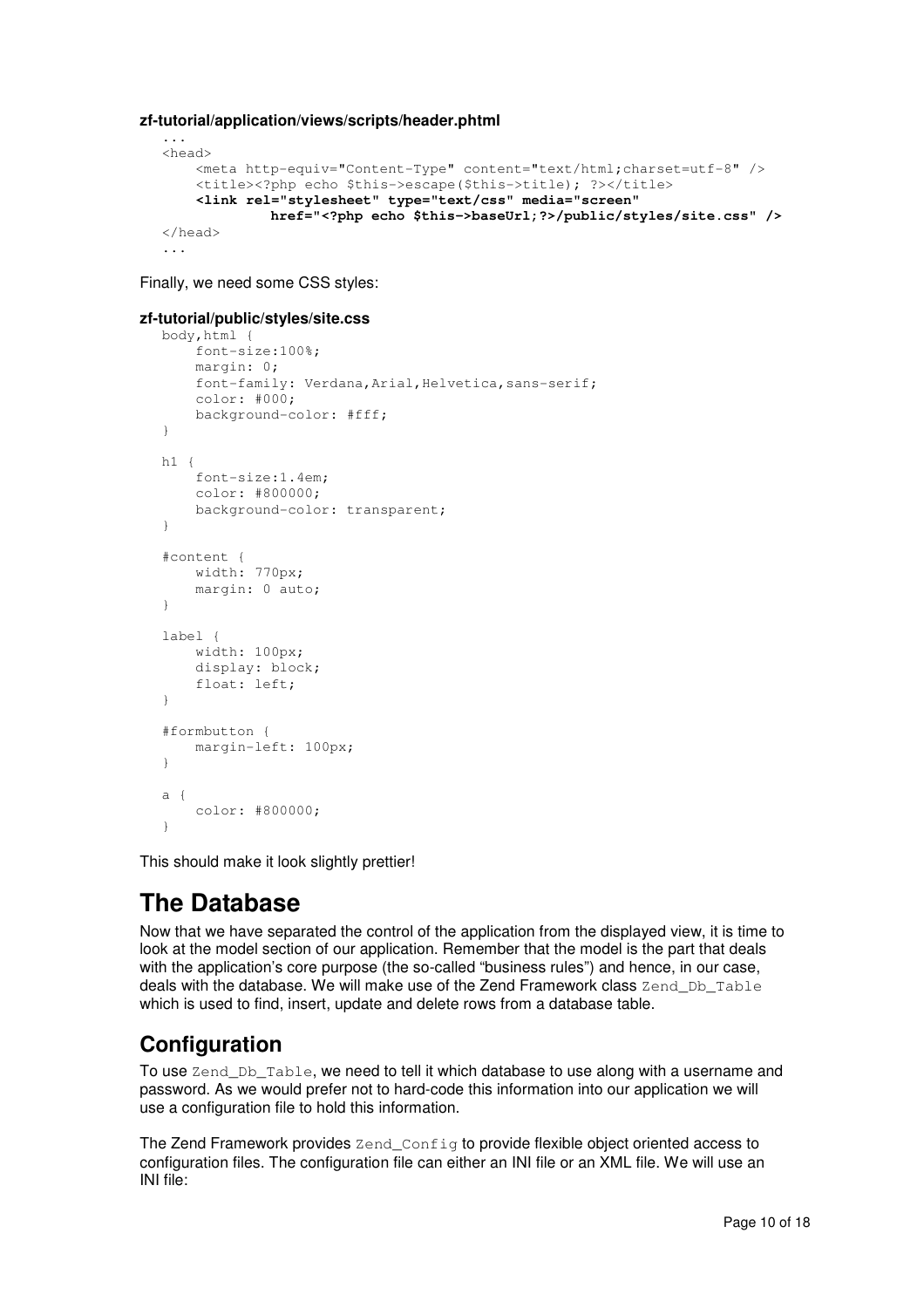**zf-tutorial/application/config.ini** 

```
[general] 
db.adapter = PDO_MYSQL 
db.config.host = localhost 
db.config.username = rob 
db.config.pack = 123456db.config.dbname = zftest
```
Obviously you should use your username, password and database name, not mine!

```
To use Zend Config is very easy:
  $config = new Zend_Config_Ini('config.ini', 'section');
```
Note in this case,  $\text{Zend\_Config\_Ini}$  loads one section from the INI file, not every section (though every section can be loaded if you wanted to). It supports a notation in the section name to allow loading of additional sections. Zend\_Config\_Ini also treats the "dot" in the parameter as hierarchical separators to allow for grouping of related configuration parameters. In our config.ini, the host, username, password and dbname parameters will be grouped under \$config->db->config.

We will load our configuration file in our bootstrapper (index.php):

#### **Relevant part of zf-tutorial/index.php**

```
... 
Zend_Loader::loadClass('Zend_Controller_Front'); 
Zend_Loader::loadClass('Zend_Config_Ini'); 
Zend_Loader::loadClass('Zend_Registry'); 
// load configuration 
$config = new Zend_Config_Ini('./application/config.ini', 'general'); 
$registry = Zend_Registry::getInstance(); 
$registry->set('config', $config); 
// setup controller 
...
```
The changes are in bold. We load the classes we are going to use (Zend Config. Ini and Zend\_Registry) and then load the 'general' section of application/config.ini into our  $\frac{1}{2}$  object. Finally we assign the  $\frac{1}{2}$  config object to the registry so that it can be retrieved elsewhere in the application.

**Note:** In this tutorial, we don't actually need to store  $\frac{1}{2}$  for the registry, but it's good practice as in a 'real' application you are likely to have more than just database configuration information in the INI file. Also, be aware that the registry is a bit like a global and causes dependencies between objects that shouldn't depend on each other, if you aren't careful.

### **Setting up Zend\_Db\_Table**

To use Zend Db Table, we need to tell it the database configuration information that we have just loaded. To do this we need to create an instance of Zend Db and then register this with the static function Zend Db Table:: setDefaultAdapter(). Again, we do this within the bootstrapper (additions in bold):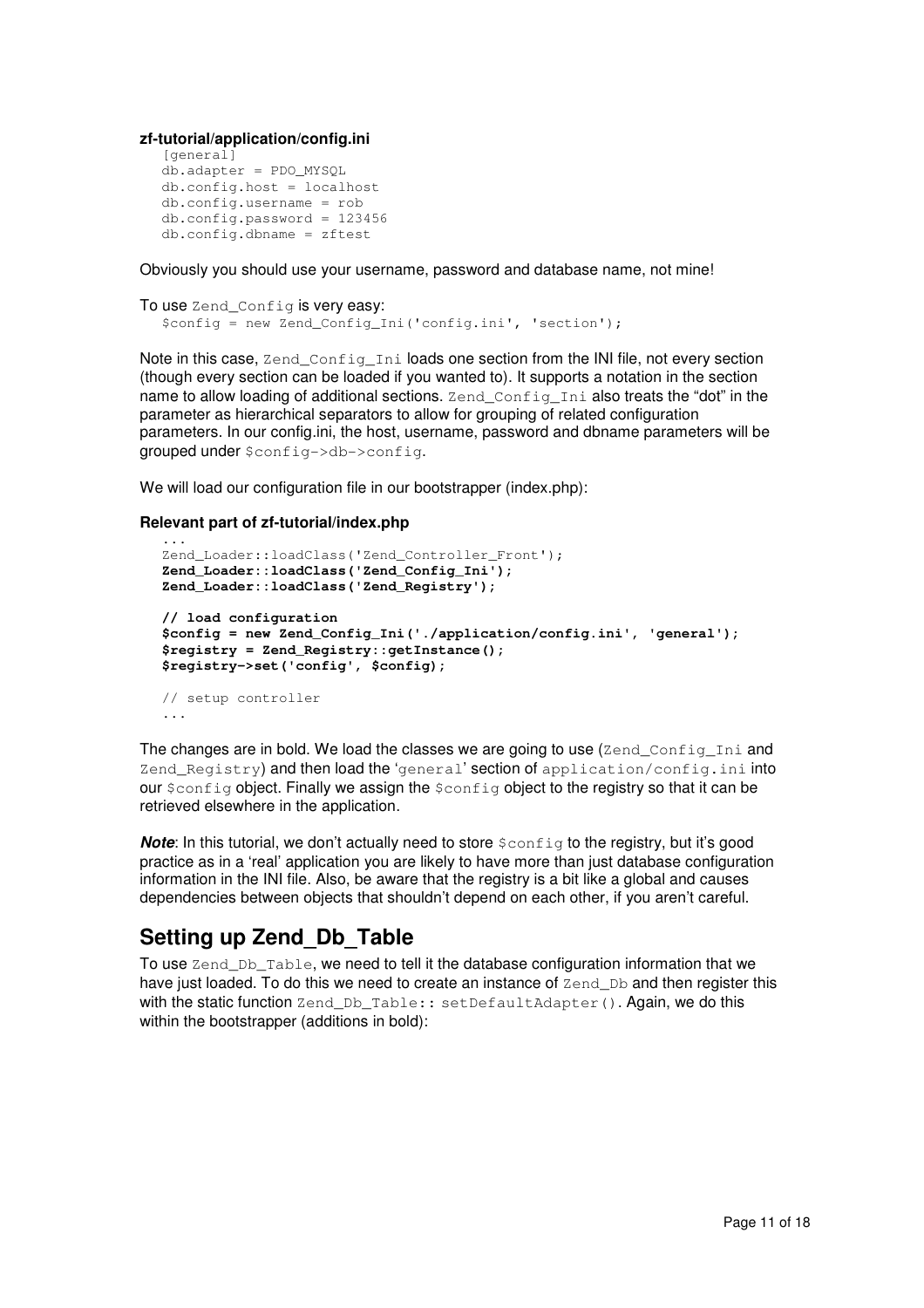**Relevant part of zf-tutorial/index.php** 

```
... 
Zend Loader::loadClass('Zend Controller Front');
Zend_Loader::loadClass('Zend_Config_Ini'); 
Zend_Loader::loadClass('Zend_Registry'); 
Zend_Loader::loadClass('Zend_Db'); 
Zend_Loader::loadClass('Zend_Db_Table'); 
// load configuration 
$config = new Zend_Config_Ini('./application/config.ini', 'general'); 
$registry = Zend_Registry::getInstance(); 
$registry->set('config', $config); 
// setup database 
$db = Zend_Db::factory($config->db->adapter, 
                  $config->db->config->toArray()); 
Zend_Db_Table::setDefaultAdapter($db); 
// setup controller 
...
```
### **Create the Table**

I'm going to be using MySQL and so the SQL statement to create the table is:

```
CREATE TABLE album ( 
   id int(11) NOT NULL auto_increment, 
   artist varchar(100) NOT NULL, 
   title varchar(100) NOT NULL, 
   PRIMARY KEY (id) 
);
```
Run this statement in a MySQL client such as phpMyAdmin or the standard MySQL command-line client.

### **Insert Test Albums**

We will also insert a couple of rows into the table so that we can test the retrieval functionality of the home page. I'm going to take the first two "Hot 100" CDs from Amazon.co.uk:

```
INSERT INTO album (artist, title) 
VALUES 
       ('James Morrison', 'Undiscovered'), 
       ('Snow Patrol', 'Eyes Open');
```
# **The Model**

Zend\_Db\_Table is an abstract class, so we have to derive our class that is specific to managing albums. It doesn't matter what we call our class, but it makes sense to call it the same as the database table. Thus, our class will be called Album as our table name is album. To tell Zend Db Table the name of the table that it will manage, we have to set the protected property  $\$$  name to the name of the table. Also,  $Zend$  Db  $Table$  assumes that your table has a primary key called  $\pm d$  which is auto-incremented by the database. The name of this field can be changed too if required.

We will store our Album class in the models directory:

#### **zf-tutorial/application/models/Album.php**

```
<?php 
class Album extends Zend_Db_Table 
{ 
     protected $_name = 'album'; 
}
```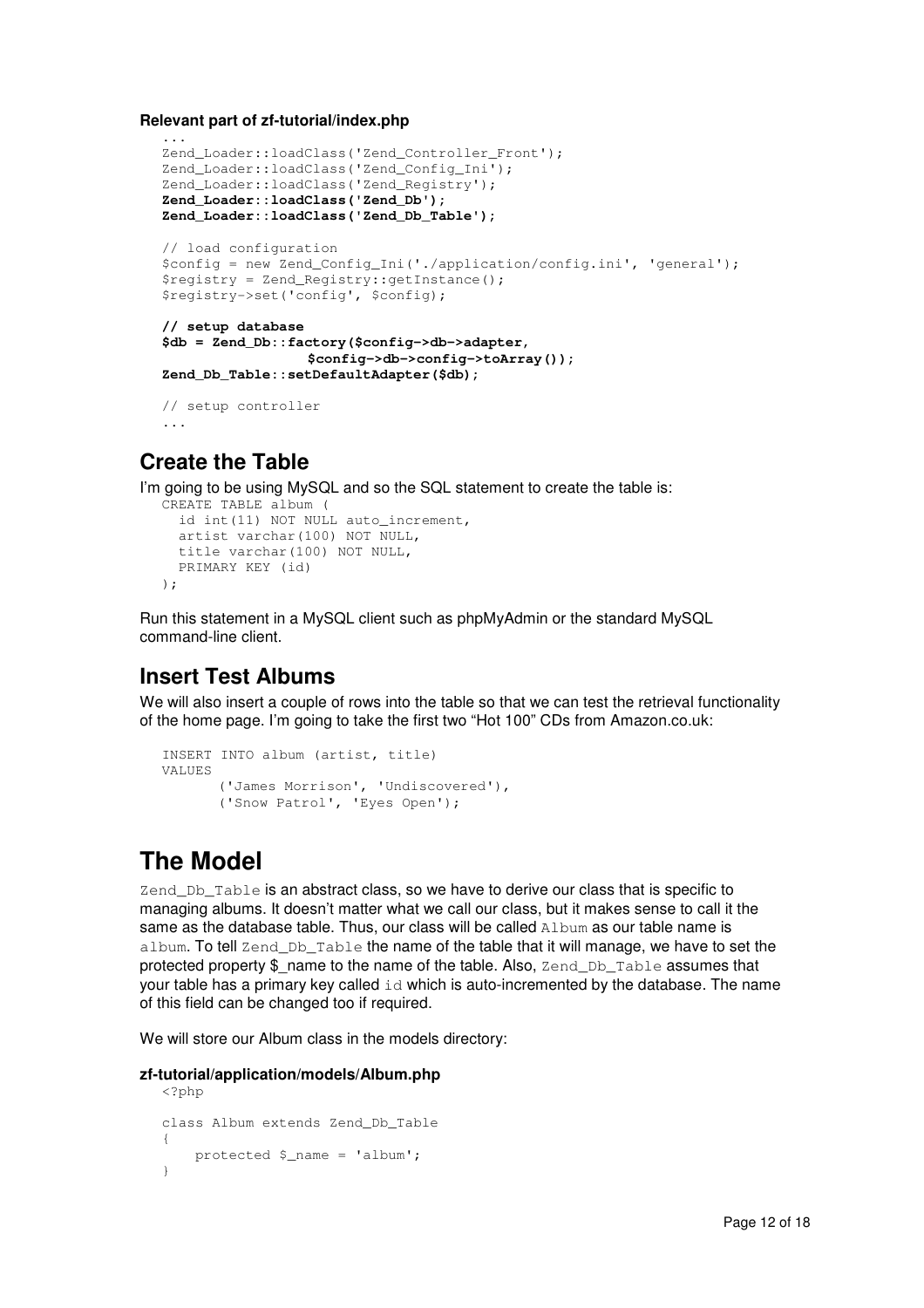Not very complicated is it?! Fortunately for us, our needs are very simple and Zend\_Db\_Table provides all the functionality we need itself. However if you need specific functionality to manage your model, then this is the class to put it in. Generally, the additional functions you would provide would be additional "find" type methods to enable collection of the exact data you are looking for. You can also tell Zend\_Db\_Table about related tables and it can fetch related data too.

# **Listing Albums**

...

Now that we have set up configuration and database information, we can get onto the meat of the application and display some albums. This is done in the IndexController class.

Clearly every action within IndexController will be manipulating the album table using the Album class, so it makes sense to load the album class when the controller is instantiated. This is done in the  $init()$  function:

#### **zf-tutorial/application/controllers /IndexController.php**

```
... 
     function init() 
     { 
        $this->view->baseUrl = $this-> request->getBaseUrl();
         Zend_Loader::loadClass('Album'); 
     } 
...
```
**Note:** This is an example of using  $\text{Zend\_Loader}$ :  $\text{loadClass}$  () to load our own classes and works because we have put the models directory onto the php include path in index.php.

We are going to list the albums in a table within the indexAction():

#### **zf-tutorial/application/controllers/IndexController.php**

```
function indexAction() 
{ 
     $this->view->title = "My Albums"; 
     $album = new Album(); 
     $this->view->albums = $album->fetchAll(); 
} 
...
```
The function Zend\_Db\_Table::fetchAll() returns a Zend\_Db\_Table\_Rowset which will allow us to iterate over the returned rows in the view template file:

#### **zf-tutorial/application/views/scripts/index/index.phtml**

```
<?php echo $this->render('header.phtml'); ?> 
<h1><?php echo $this->escape($this->title); ?></h1>
<p><a href="<?php echo $this->baseUrl; ?>/index/add">Add new album</a></p> 
<table> 
<tr> 
     <th>Title</th> 
     <th>Artist</th> 
     <th>&nbsp;</th> 
</tr> 
<?php foreach($this->albums as $album) : ?> 
<tr> 
     <td><?php echo $this->escape($album->title);?></td> 
     <td><?php echo $this->escape($album->artist);?></td> 
     <td> 
       <a href="<?php echo $this->baseUrl; ?>/index/edit/id/<?php
```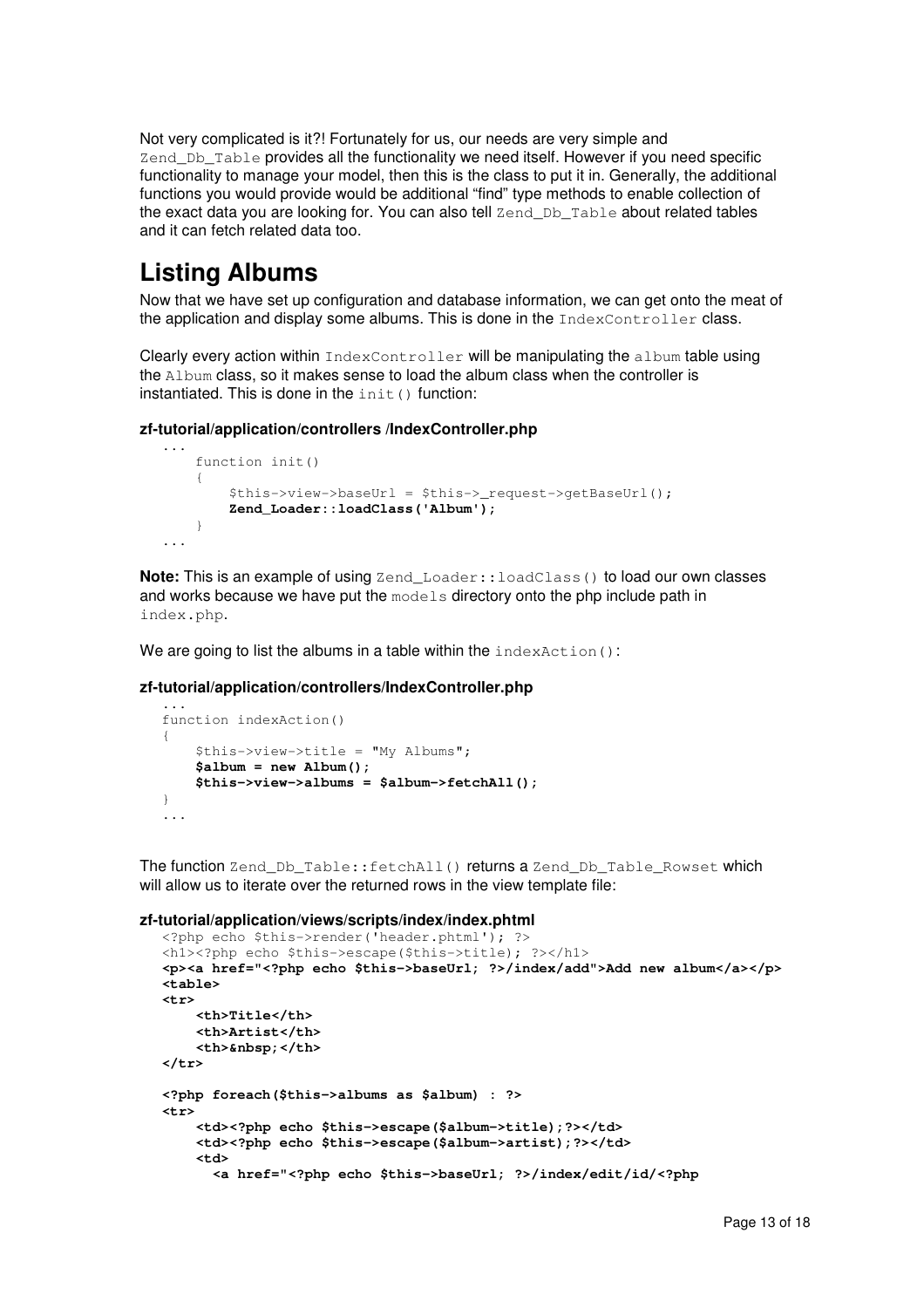```
 echo $album->id;?>">Edit</a> 
       <a href="<?php echo $this->baseUrl; ?>/index/delete/id/<?php 
           echo $album->id;?>">Delete</a> 
     </td> 
</tr> 
<?php endforeach; ?> 
</table> 
<?php echo $this->render('footer.phtml'); ?>
```
http://localhost/zf-tutorial/ (or wherever you are following along from!) should now show a nice list of (two) albums.

# **Adding New Albums**

We can now code up the functionality to add new albums. There are two bits to this part:

- Display a form for user to provide details
	- Process the form submission and store to database

This is done within addAction():

#### **zf-tutorial/application/controllers/IndexController.php**

```
... 
function addAction() 
{ 
     $this->view->title = "Add New Album"; 
     if ($this->_request->isPost()) { 
         Zend_Loader::loadClass('Zend_Filter_StripTags'); 
         $filter = new Zend_Filter_StripTags(); 
         $artist = $filter->filter($this->_request->getPost('artist')); 
         $artist = trim($artist); 
         $title = trim($filter->filter($this->_request->getPost('title'))); 
         if ($artist != '' && $title != '') { 
              $data = array( 
                  'artist' => $artist, 
                  'title' => $title, 
             ); 
              $album = new Album(); 
             $album->insert($data); 
              $this->_redirect('/'); 
              return; 
         } 
     } 
     // set up an "empty" album 
     $album = new Album(); 
     $this->view->album = $album->createRow(); 
     // additional view fields required by form 
     $this->view->action = 'add'; 
     $this->view->buttonText = 'Add'; 
} 
...
```
Notice how we check the request object's  $i$  sPost() method to see if the form has been submitted. If it has, we retrieve the artist and title from the post array using the Zend\_Filter\_StripTags class to ensure that no html is allowed. Then, assuming that they have been filled in, we utilise our model class, Album(), to insert the information into a new row in the database table.

After we have added the album, we redirect using the controller's  $relirect()$  method to go back to the root of our application.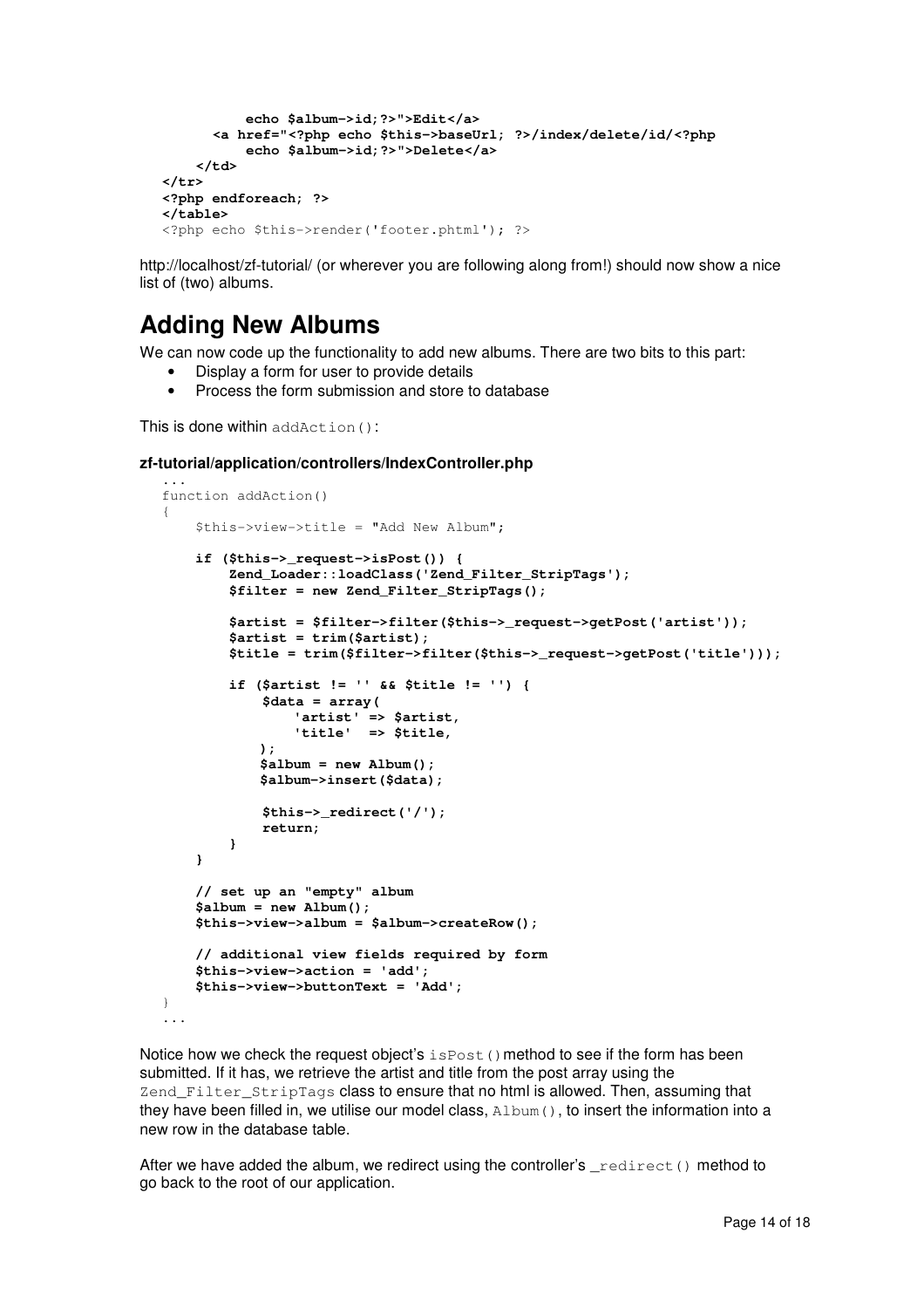Finally, we set up the view ready for the form we will use in the template. Looking ahead, we can see that the edit action's form will be very similar to this one, so we will use a common template file ( form.phtml) that is called from both add.phtml and edit.phtml:

The templates for adding an album are:

#### **zf-tutorial/application/views/scripts/index/add.phtml**

```
<?php echo $this->render('header.phtml'); ?> 
<h1><?php echo $this->escape($this->title); ?></h1>
<?php echo $this->render('index/_form.phtml'); ?> 
<?php echo $this->render('footer.phtml'); ?>
```
#### **zf-tutorial/application/views/scripts/index/\_form.phtml**

```
<form action="<?php echo $this->baseUrl ?>/index/<?php 
     echo $this->action; ?>" method="post"> 
<div> 
     <label for="artist">Artist</label> 
     <input type="text" name="artist" 
         value="<?php echo $this->escape(trim($this->album->artist));?>"/> 
>/div\sim<div> 
     <label for="title">Title</label> 
     <input type="text" name="title" 
         value="<?php echo $this->escape($this->album->title);?>"/> 
</div> 
<div id="formbutton"> 
<input type="hidden" name="id" value="<?php echo $this->album->id; ?>" /> 
<input type="submit" name="add" 
     value="<?php echo $this->escape($this->buttonText); ?>" /> 
</div> 
</form>
```
This is fairly simple code. As we intend to use  $f_{\text{form, phtml}}$  for the edit action as well, we have used a variable to  $$this$ - $\ge$ action rather than hard coding the action attribute. Similarly, we use a variable for the text to be displayed on the submit button.

### **Editing an Album**

{

Editing an album is almost identical to adding one, so the code is very similar:

#### **zf-tutorial/application/controllers/IndexController.php**

```
... 
function editAction() 
     $this->view->title = "Edit Album"; 
     $album = new Album(); 
     if ($this->_request->isPost()) { 
         Zend_Loader::loadClass('Zend_Filter_StripTags'); 
         $filter = new Zend_Filter_StripTags(); 
         $id = (int)$this->_request->getPost('id'); 
        $artist = $filter->filter($this-> request->getPost('artist'));
         $artist = trim($artist); 
        $title = trim(Sfilter->filter(Sthis->request->getPost('title'))); if ($id !== false) { 
 if ($artist != '' && $title != '') { 
                 $data = array( 
                     'artist' => $artist, 
                     'title' => $title, 
                 ); 
                $where = 'id = ' . $id;
```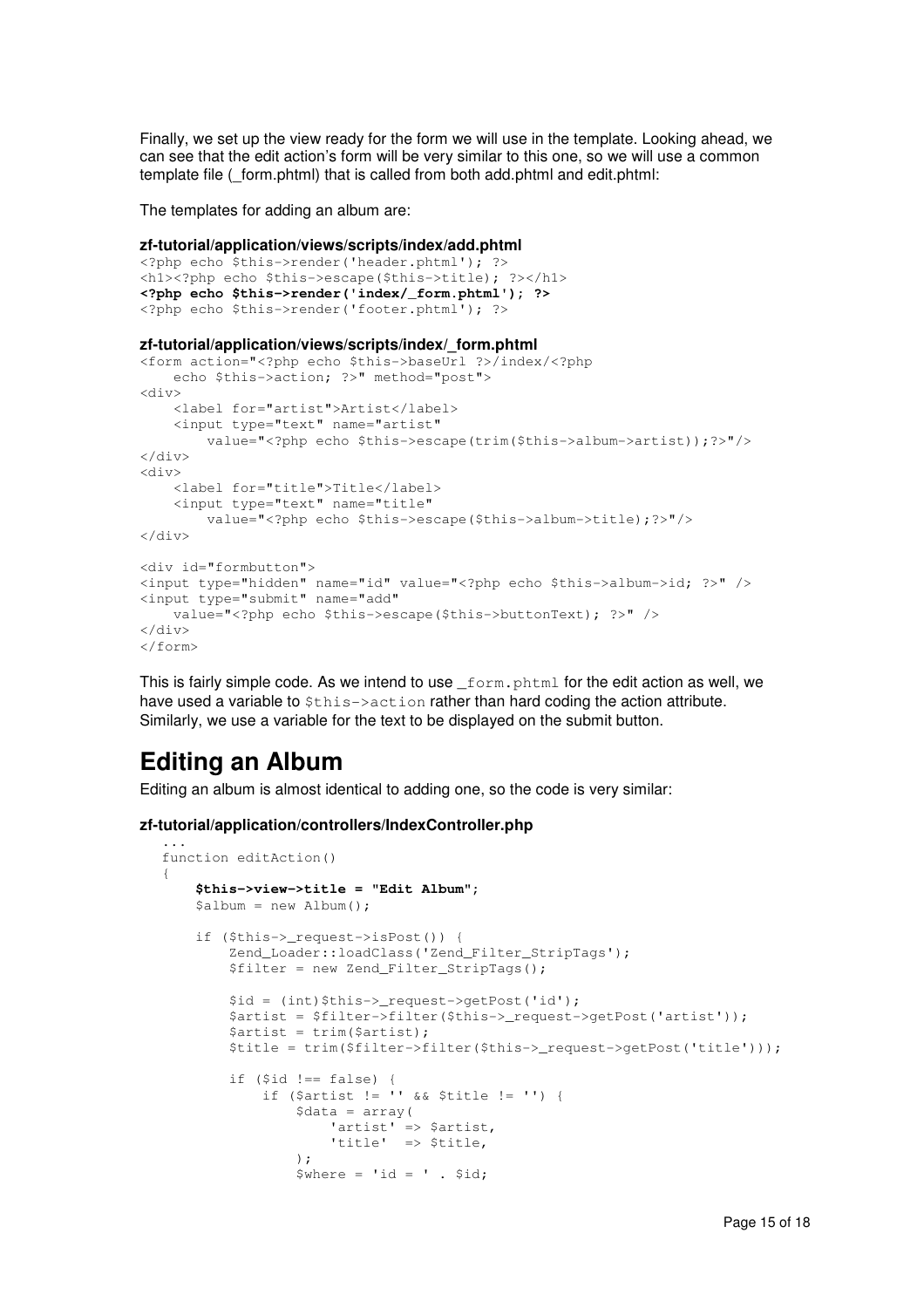```
 $album->update($data, $where); 
                  $this->_redirect('/'); 
                  return; 
              } else { 
                  $this->view->album = $album->fetchRow('id='.$id); 
 } 
         } 
     } else { 
         // album id should be $params['id'] 
         $id = (int)$this->_request->getParam('id', 0); 
         if ($id > 0) { 
              $this->view->album = $album->fetchRow('id='.$id); 
         } 
     } 
     // additional view fields required by form 
     $this->view->action = 'edit'; 
     $this->view->buttonText = 'Update'; 
} 
...
```
Note that when we are not in "post" mode, we retrieve the id parameter from the request's params property using getParam().

The template is:

```
zf-tutorial/application/views/scripts/index/edit.phtml
```

```
<?php echo $this->render('header.phtml'); ?> 
<h1><?php echo $this->escape($this->title); ?></h1>
<?php echo $this->render('index/_form.phtml'); ?> 
<?php echo $this->render('footer.phtml'); ?>
```
### **Refactor!**

It shouldn't have escaped your notice that addAction() and editAction() are very similar and that the add and edit templates are identical. Some refactoring is in order!

I've left it as an exercise for you, dear reader…

### **Deleting an Album**

To round out our application, we need to add deletion. We have a Delete link next to each album on our list page and the naïve approach would be to do a delete when it's clicked. This would be wrong. Remembering our HTTP spec, we would recall that you shouldn't do an irreversible action using GET and should use POST instead. Google's recent accelerator beta brought this point home to many people.

We shall show a confirmation form when the user clicks delete and if they then click "yes", we will do the deletion.

The code looks somewhat similar to the add and edit actions:

#### **zf-tutorial/application/controllers/IndexController.php**

```
... 
function deleteAction() 
{ 
     $this->view->title = "Delete Album"; 
     $album = new Album(); 
     if ($this->_request->isPost()) { 
         Zend_Loader::loadClass('Zend_Filter_Alpha'); 
         $filter = new Zend_Filter_Alpha();
```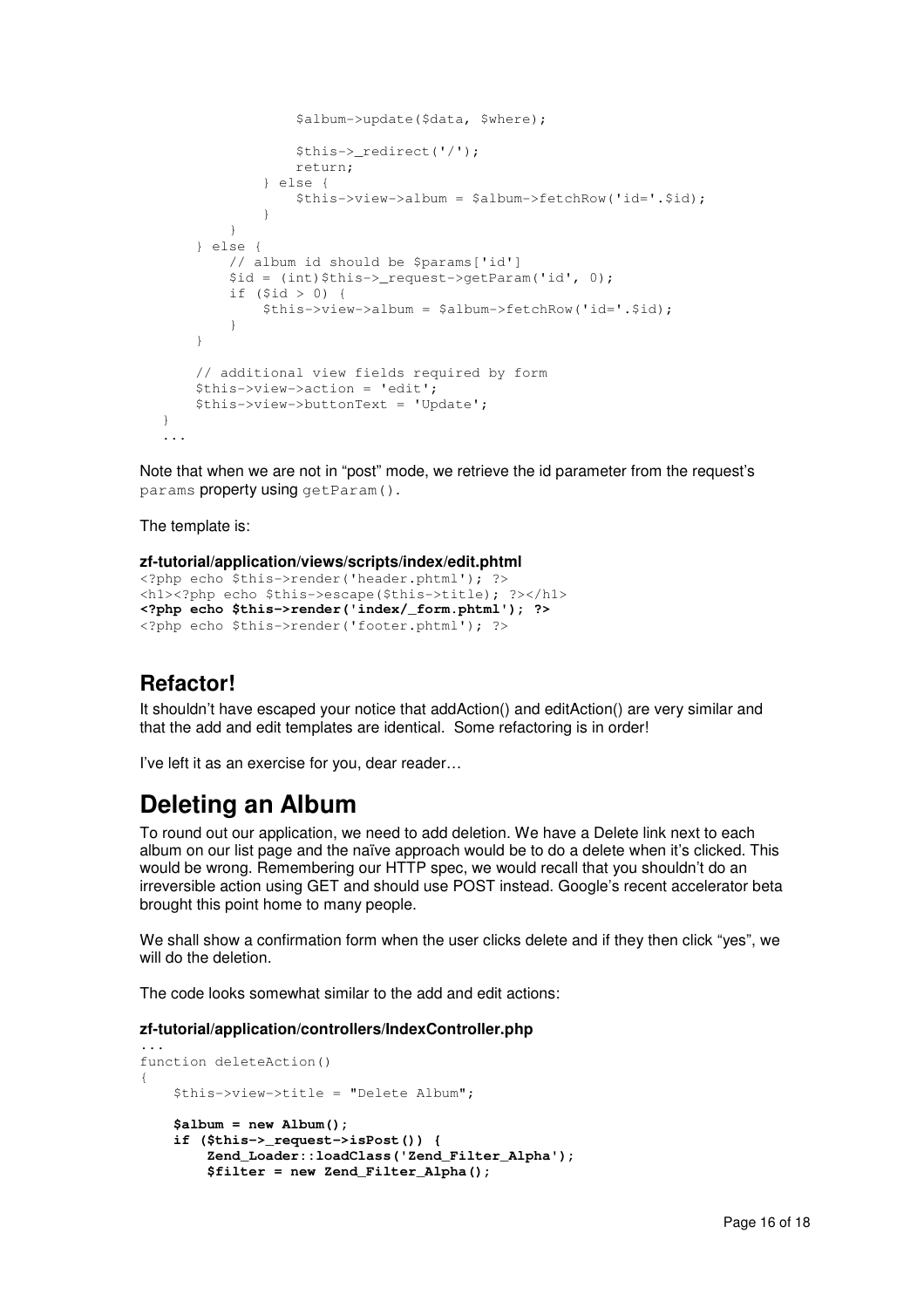```
 $id = (int)$this->_request->getPost('id'); 
         $del = $filter->filter($this->_request->getPost('del')); 
         if ($del == 'Yes' && $id > 0) { 
             $where = 'id = ' . $id; 
             $rows_affected = $album->delete($where); 
         } 
     } else { 
         $id = (int)$this->_request->getParam('id');
         if ($id > 0) { 
             // only render if we have an id and can find the album. 
             $this->view->album = $album->fetchRow('id='.$id); 
             if ($this->view->album->id > 0) { 
                  // render template automatically 
                  return; 
 } 
         } 
     } 
     // redirect back to the album list unless we have rendered the view 
     $this->_redirect('/'); 
} 
...
```
Again, we use the same trick of checking the request method to work out if we should display the confirmation form or if we should do a deletion, via the Album() class. Just like, insert and update, the actual deletion is done via a call to  $\text{Zend}\text{Db}\text{Table}::\text{delete}().$ 

Notice that we return immediately after setting the response's body. This is so that we can redirect back to the album list at the end of the function. Thus if any of the various sanity checks fail, we go back to the album list without having to call  $relirect()$  multiple times within the function.

The template is a simple form:

```
zf-tutorial/application/views/scripts/index/delete.phtml 
<?php echo $this->render('header.phtml'); ?> 
<h1><?php echo $this->escape($this->title); ?></h1>
<?php if ($this->album) :?> 
<form action="<?php echo $this->baseUrl ?>/index/delete" method="post"> 
<p>Are you sure that you want to delete 
   '<?php echo $this->escape($this->album->title); ?>' by 
   '<?php echo $this->escape($this->album->artist); ?>'? 
</p> 
<div> 
   <input type="hidden" name="id" value="<?php echo $this->album->id; ?>" /> 
   <input type="submit" name="del" value="Yes" /> 
   <input type="submit" name="del" value="No" /> 
</div> 
</form> 
<?php else: ?> 
<p>Cannot find album.</p> 
<?php endif;?> 
<?php echo $this->render('footer.phtml'); ?>
```
# **Troubleshooting**

If you are having trouble getting any other action other than index/index working, then the most likely issue is that the router is unable to determine which subdirectory your website is in. From my investigations so far, this usually happens when the url to your website differs from the directory path from the web-root.